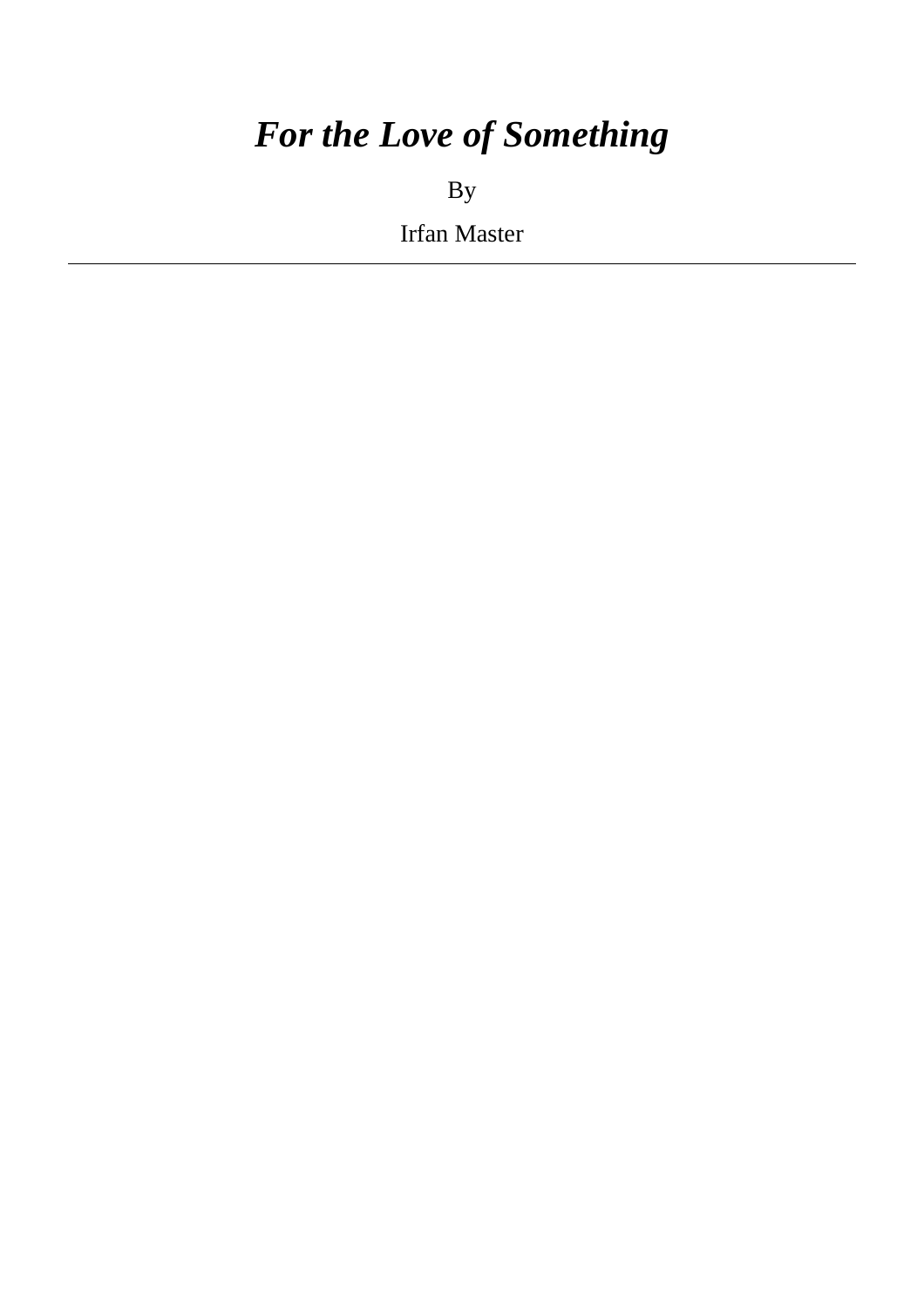#### **SCENE 1. LEICESTER, OCTOBER 1979. MORNING.**

A YOUNG WOMAN, RUKHSANA, APPROACHES AN OLD BUILDING AND STOPS AT THE BOTTOM STEP. SHE LOOKS UP AND SPELLS OUT THE NAME ON THE BUILDING, R.ROWLEY & CO LIMITED*.*  RUKHSANA IS DRESSED IN TRADITIONAL SHALVAR KAMEEZ AND IS SHIVERING FROM THE COLD. AROUND HER SHOULDERS IS DRAPED A SECOND-HAND CHARITY SHOP GREATCOAT WHICH SMELLS OF TOBACCO AND KEEPS FALLING OFF. SHE HAS ON TWO PAIRS OF WOOLLY SOCKS AND HER FEET ARE SQUEEZED INTO CLOGS. AN OLDER WOMAN, MILLIE, PASSES HER AND LOOKS OVER HER SHOULDER.

| <b>MILLIE:</b>   | You in with us then?                                 |
|------------------|------------------------------------------------------|
| <b>RUKHSANA:</b> | [Nodes]                                              |
| <b>MILLIE:</b>   | Well come on then, you'll catch your death out here. |
| <b>RUKHSANA:</b> | Catch my death?                                      |
| <b>MILLIE:</b>   | Yeah, your death. You wouldn't want that.            |
| Rukshana:        | No death.                                            |

#### **(THEY ENTER A RECEPTION WHERE A MAN SITS ON A STOOL.)**

MILLIE: *[Thumbs over her shoulder]* New girl.

# **THE MAN NODS AND WAVES THEM THROUGH. THEY ENTER A HIGH-CEILINGED SPACE WHERE THEY CAN HEAR THE WHIRRING OF MACHINES, LOOMS SHUTTLING BACK AND FORTH. IT'S DIM BUT RUKHSANA CAN MAKE OUT SHAPES, WOMEN SITTING AT THE LONG TABLES.**

| <b>MILLIE:</b> | You're next to me. I'm Millie. I'll show you the ropes.                                                                                                                 |
|----------------|-------------------------------------------------------------------------------------------------------------------------------------------------------------------------|
| RUKHSANA:      | Ropes?                                                                                                                                                                  |
| <b>MILLIE:</b> | Yeah. I've been here a while. I know the instand outs. More outs than inst if you<br>know what I mean [Winks]. Rukshana shakes her head as MILLIE points to a<br>stool. |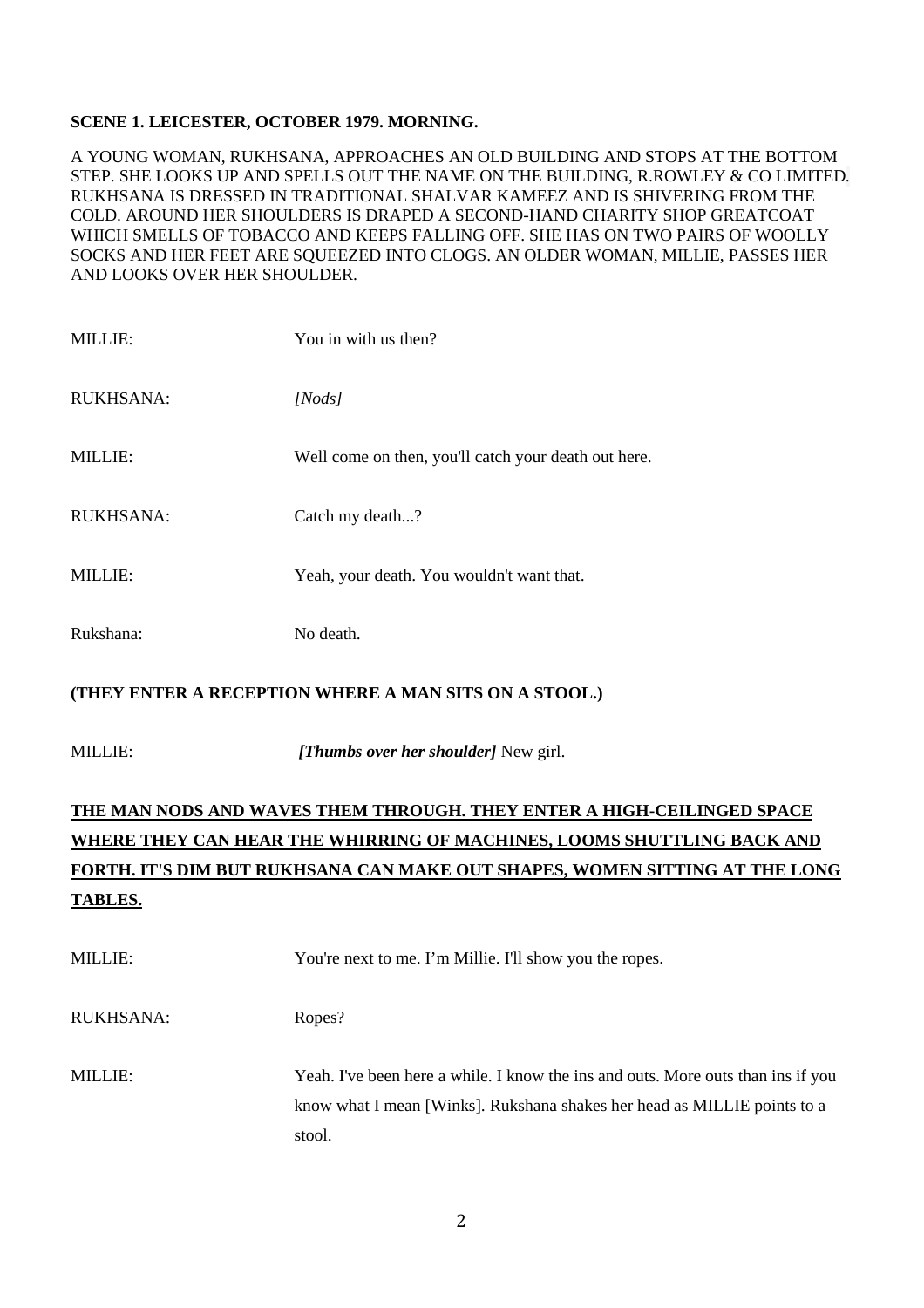| <b>MILLIE:</b>   | Sit. What's your name?                                                                                                                                            |
|------------------|-------------------------------------------------------------------------------------------------------------------------------------------------------------------|
| <b>RUKHSANA:</b> | Rukshana.                                                                                                                                                         |
| <b>MILLIE:</b>   | That won't do. Most of these won't get that. Rukhshhan, Shan, Shannon? No, no.<br>How about Roxy? Roxy. That'll do. Where you from?                               |
| <b>RUKHSANA:</b> | Pakistan. Karachi.                                                                                                                                                |
| <b>MILLIE:</b>   | Oh yes. We have a few of you down the road from us. Caused a stir it did back<br>then. But it's the norm now. Just the way it is. Do you have apples in Pakistan? |
| <b>RUKHSANA:</b> | Umm, mangoes.                                                                                                                                                     |
| <b>MILLIE:</b>   | Not for me, not mangoes - a bit too sweet for my liking. I like a touch of sour in<br>my fruit.                                                                   |

## **A MAN COMES OVER. MR RICHARDS. HE'S MIDDLE AGED, BALDING AND WEARS GLASSES. HE HAS A STARCHED SLEEVELESS WHITE SHIRT AND A SILVER PEN IN HIS TOP POCKET.**

MR RICHARDS: Is this the new girl?

MILLIE: Yeah, Roxy.

MR RICHARDS: Roxy is it. That's easy enough. Millie here will take you through the ins and outs, show you the ropes. Shouldn't be long till you get a handle on things.

- RUKHSANA: A handle?
- MR RICHARDS: Just so. Carry on.

#### **MILLIE ROLLS HER EYES AND LEANS IN TO WHISPER.**

MILLIE: He's not the most charismatic is he? No Cary Grant.

RUKSHANA: Cary Grant?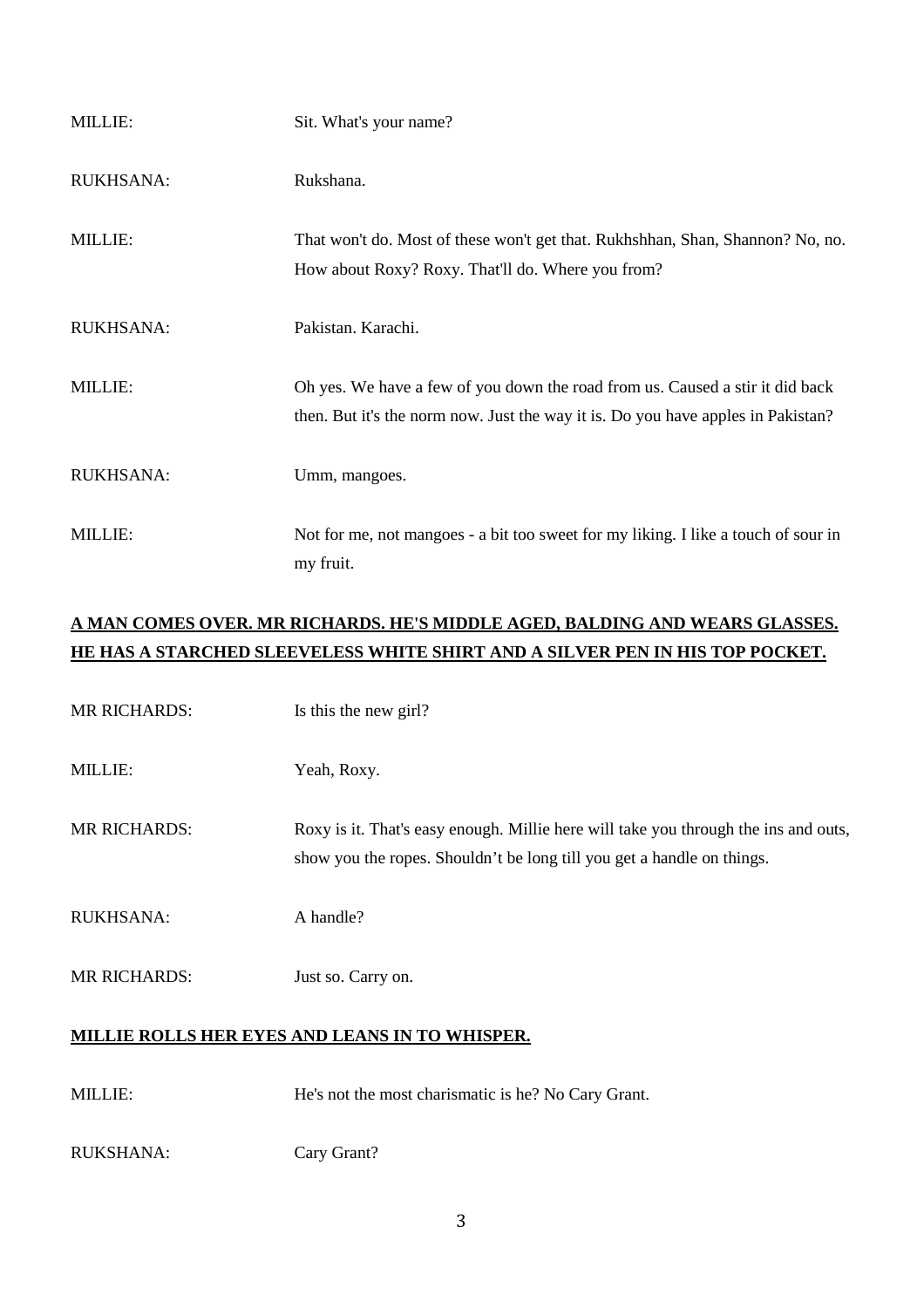| MILLIE:          | You know, charming with a bit of a twinkle. I like a bit of twinkle.                                                                                                                                       |
|------------------|------------------------------------------------------------------------------------------------------------------------------------------------------------------------------------------------------------|
| <b>RUKHSANA:</b> | Twinkle? A shining light?                                                                                                                                                                                  |
| MILLIE:          | Exactly. A bit of that in the eyes does nobody any harm. You married I see. Does<br>your man have a twinkle?                                                                                               |
| <b>RUKHSANA:</b> | No. I don't think he does.                                                                                                                                                                                 |
| MILLIE:          | Shame. They can get away with blue murder if they have a twinkle.                                                                                                                                          |
| <b>RUKHSANA:</b> | Blue murder?                                                                                                                                                                                               |
| MILLIE:          | Exactly. Look here, it's not a difficult job. It's all set up. You get a piece of<br>material and you have to run it through the sewing machine. Get to the end and<br>throw it in that basket. Dead easy. |
| <b>RUKHSANA:</b> | [Nodes]                                                                                                                                                                                                    |
| <b>MILLIE:</b>   | Watch me and then have a go. Dead easy.                                                                                                                                                                    |

# **RUKHSANA WATCHES FOR A WHILE AND THEN SETS A PIECE OF MATERIAL AND PRESSES DOWN ON THE FOOT. THE MACHINE STARTLES HER, BUT SHE RUNS THE MATERIAL THROUGH. SATISFIED, SHE PLACES IT IN THE BASKET AND TAKES ANOTHER PIECE AND DOES THE SAME.**

#### **SCENE 2.**

# **LUNCHTIME. MILLIE TAKES RUKHSANA TO THE CANTEEN. THEY SIT AT A SMALL TABLE NEAR THE BIG WINDOWS LOOKING OUT ONTO A SQUARE.**

| <b>MILLIE:</b> | I bring a packed lunch. Saves a few pennies it does. Oh you have one too. Mine<br>is always the same, pâté. I like a good fishy pâté. What's that you have? |
|----------------|-------------------------------------------------------------------------------------------------------------------------------------------------------------|
| RUKHSANA:      | Parotha.                                                                                                                                                    |
| <b>MILLIE:</b> | Oh yes, what's in it?                                                                                                                                       |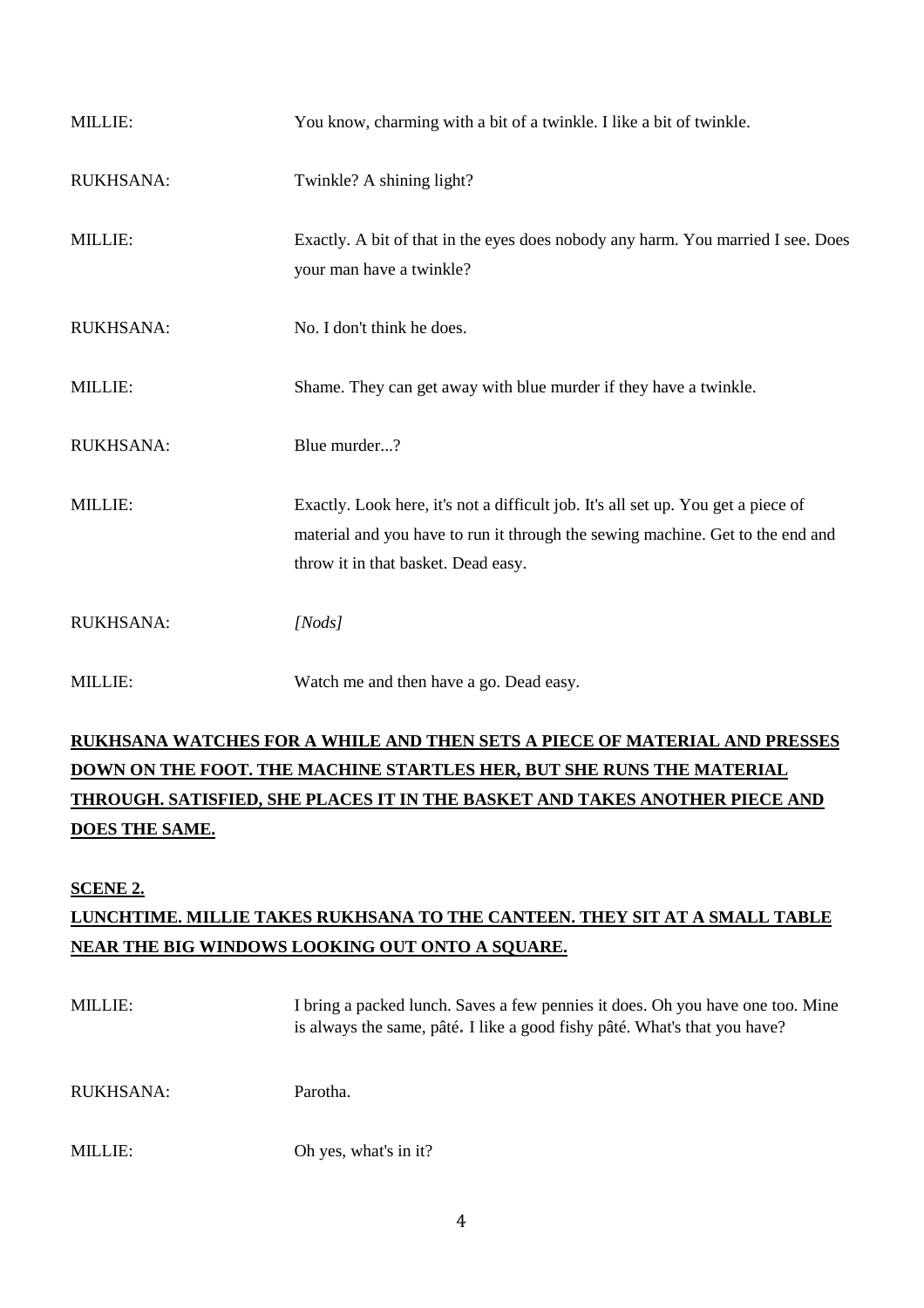| RUKHSANA:        | Potatoes, chillies, coriander powder, cumin powder, cumin seeds, turmeric, red<br>chilli powder.                                                                                                                  |
|------------------|-------------------------------------------------------------------------------------------------------------------------------------------------------------------------------------------------------------------|
| <b>MILLIE:</b>   | Looks a bit involved. A bit too involved for me. Anyway tuck in. Oh, you see her<br>coming in now? No, don't look. Yes her. Cindy Smith. She's a right one she is.<br>She won't last long here. The likes of her. |
| RUKHSANA:        | Why not?                                                                                                                                                                                                          |
| <b>MILLIE:</b>   | You can just tell. She's killing time.                                                                                                                                                                            |
| <b>RUKHSANA:</b> | How do you kill time Meelee?                                                                                                                                                                                      |
| MILLIE:          | By working in places like these. She's not proper. Not like us. We work. We don't<br>complain. We want to be here. Not her, she has high hopes.                                                                   |
| <b>RUKHSANA:</b> | She wants a better job?                                                                                                                                                                                           |
| MILLIE:          | That's the least of it! She wants a better job, better life, better this, better that. I<br>mean it's just not realistic is it?                                                                                   |
| RUKHSANA:        | Why not?                                                                                                                                                                                                          |
| <b>MILLIE:</b>   | Well, she is what she is. No use trying to be nothing else. Just be a<br>disappointment. How's your parrot thingy?                                                                                                |
| RUKHSANA:        | Good. How's your pat-patty?                                                                                                                                                                                       |
| MILLIE:          | Pâté. Lovely. I do like a nice bit of pâté.                                                                                                                                                                       |

#### **SCENE 3.**

## **BACK AT THE MACHINES: RUKHSANA WORKS WITHOUT INTERRUPTION. HER BASKET IS ALMOST FULL - MILLIE TURNS TO HER AND WHISPERS.**

MILLIE: Steady *there* girl. Hold your horses. You don't want to get ahead of yourself. There's plenty of work to go round. Do enough, pace yourself. Otherwise he'll come round and give you another job to do. Wouldn't want that.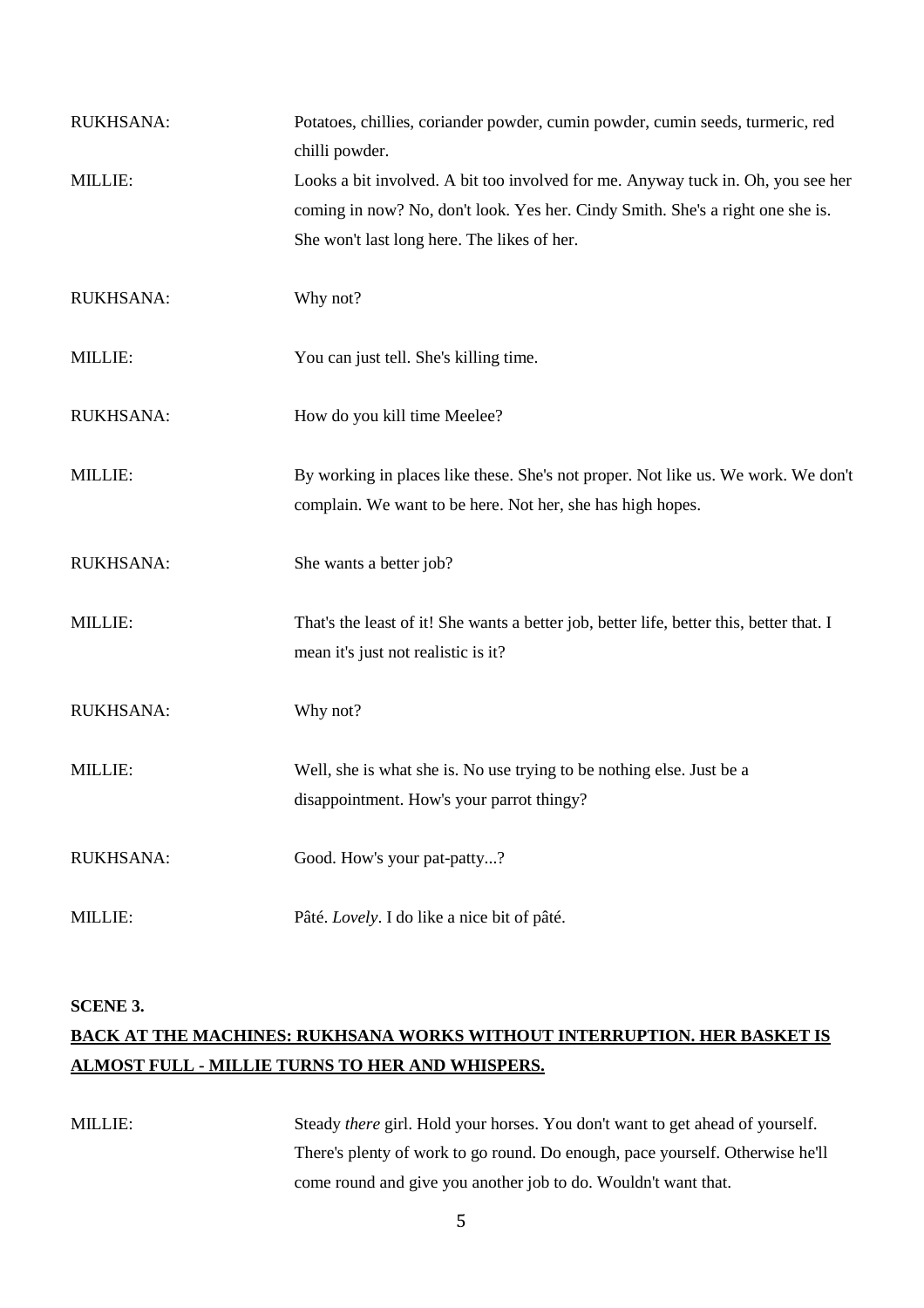| <b>RUKHSANA:</b> | But if we finish, is no good?                                                     |
|------------------|-----------------------------------------------------------------------------------|
| MILLIE:          | Good for who? Not us. We have enough to occupy us. Women like us. No need         |
|                  | to overdo it. Slow down, stay even with me. Almost teatime. Do they have fun      |
|                  | fairs in Pakistan?                                                                |
|                  |                                                                                   |
| <b>RUKHSANA:</b> | I don't know fun fairs                                                            |
|                  |                                                                                   |
| MILLIE:          | Pleasure parks. Amusement arcades and the sort.                                   |
|                  |                                                                                   |
| <b>RUKHSANA:</b> | I don't think we do.                                                              |
|                  |                                                                                   |
| MILLIE: Shame.   | I do like the merry go-round. All those pretty horses, and the lights and the     |
|                  | bobbing. Takes me back.                                                           |
|                  |                                                                                   |
| <b>RUKHSANA:</b> | You ride horses?                                                                  |
|                  |                                                                                   |
| <b>MILLIE:</b>   | Only at fun fairs and only for fun.                                               |
|                  |                                                                                   |
| <b>RUKHSANA:</b> | My father brought a donkey ride in Pakistan. But the donkey wouldn't move.        |
|                  | They hit it with sticks, and that made me cry.                                    |
|                  |                                                                                   |
| MILLIE:          | Some creatures just don't listen. Stick to the bobbing horses I say. Do they have |
|                  | planes in Pakistan?                                                               |
|                  |                                                                                   |
| <b>RUKHSANA:</b> | Yes, I came here in one.                                                          |
|                  |                                                                                   |
| <b>MILLIE:</b>   | I've never been on a plane. How does it feel?                                     |
|                  |                                                                                   |
| RUKHSANA:        | Scary. You can't leave.                                                           |
|                  |                                                                                   |
| <b>MILLIE:</b>   | Well, there is that. I think maybe I could fly one day.                           |
|                  |                                                                                   |
| RUKHSANA:        | Maybe you could visit Pakistan?                                                   |
|                  |                                                                                   |
| <b>MILLIE:</b>   | Oh, I don't think they'd have me would they! I'd be all out of place, asking daft |
|                  | questions. And wearing my C&A skirt and shirt. They'd laugh their heads off.      |
| RUKHSANA:        | You could wear a shalwar kameez. You'd look pretty.                               |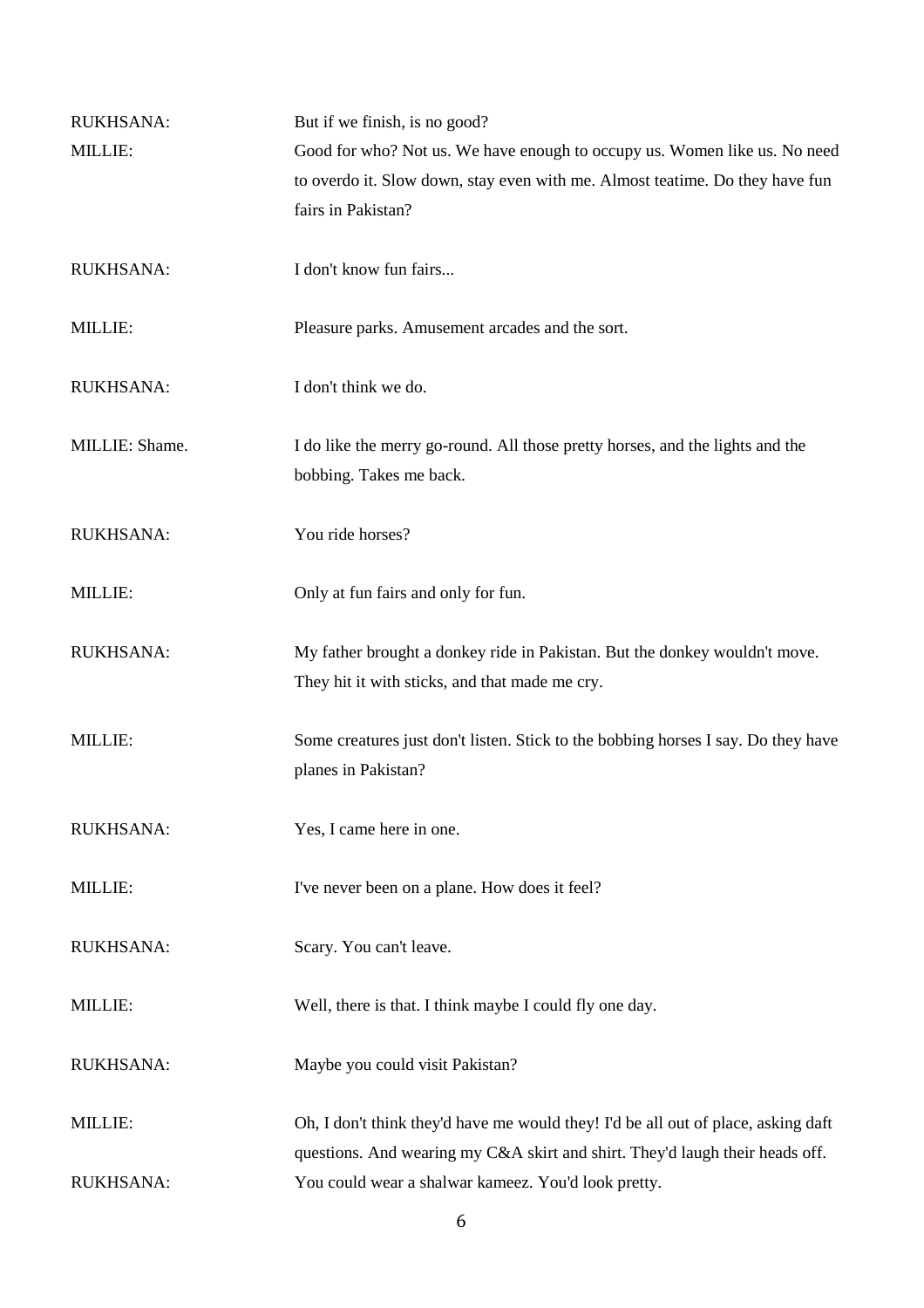| <b>MILLIE:</b>   | Well, perhaps. It does feel very soft. But I do like the feel of thick wool and   |
|------------------|-----------------------------------------------------------------------------------|
|                  | polyester on my skin. That itch lets me know I've got something on.               |
|                  |                                                                                   |
| <b>RUKHSANA:</b> | It'd be too hot to wear that there.                                               |
|                  |                                                                                   |
| MILLIE:          | Hard to think in the heat. There was a summer here when it was so hot; I sat with |
|                  | a cold towel wrapped around my midriff. Just imagine! I couldn't think. It drove  |
|                  | me mad. I like a good think now and again. The good thing here is the cold        |
|                  | means you have to move and you have to think. I couldn't be away too long from    |
|                  | all of that.                                                                      |
|                  |                                                                                   |
| <b>RUKHSANA:</b> | (WISTFULLY) Yes. It would be hard                                                 |
|                  |                                                                                   |
| MILLIE:          | You could go dancing. Does he like dancing?                                       |
|                  |                                                                                   |
| <b>RUKHSANA:</b> | No. He won't dance.                                                               |
|                  |                                                                                   |
| <b>MILLIE:</b>   | What's he like doing then?                                                        |
|                  |                                                                                   |
| RUKHSANA:        | He likes watching those filums. Those spaghetti filums.                           |
|                  |                                                                                   |
| MILLIE:          | Spaghetti films. I've never heard of them. Are they Italian?                      |
|                  |                                                                                   |
| <b>RUKHSANA:</b> | I don't think, no. They're American. There's a man and he's very good with gun.   |
|                  | And he wears blanket over his shoulders.                                          |
|                  |                                                                                   |
| MILLIE:          | Spaghetti films  No, doesn't ring a bell.                                         |
|                  |                                                                                   |
| <b>RUKHSANA:</b> | They're like films we watch in Pakistan, but no singing.                          |
|                  |                                                                                   |
| <b>MILLIE:</b>   | Singing films? Like musicals you mean?                                            |
|                  |                                                                                   |
| <b>RUKHSANA:</b> | All our films have singing.                                                       |
|                  |                                                                                   |
| <b>MILLIE:</b>   | Can't go wrong with a little sing-along.                                          |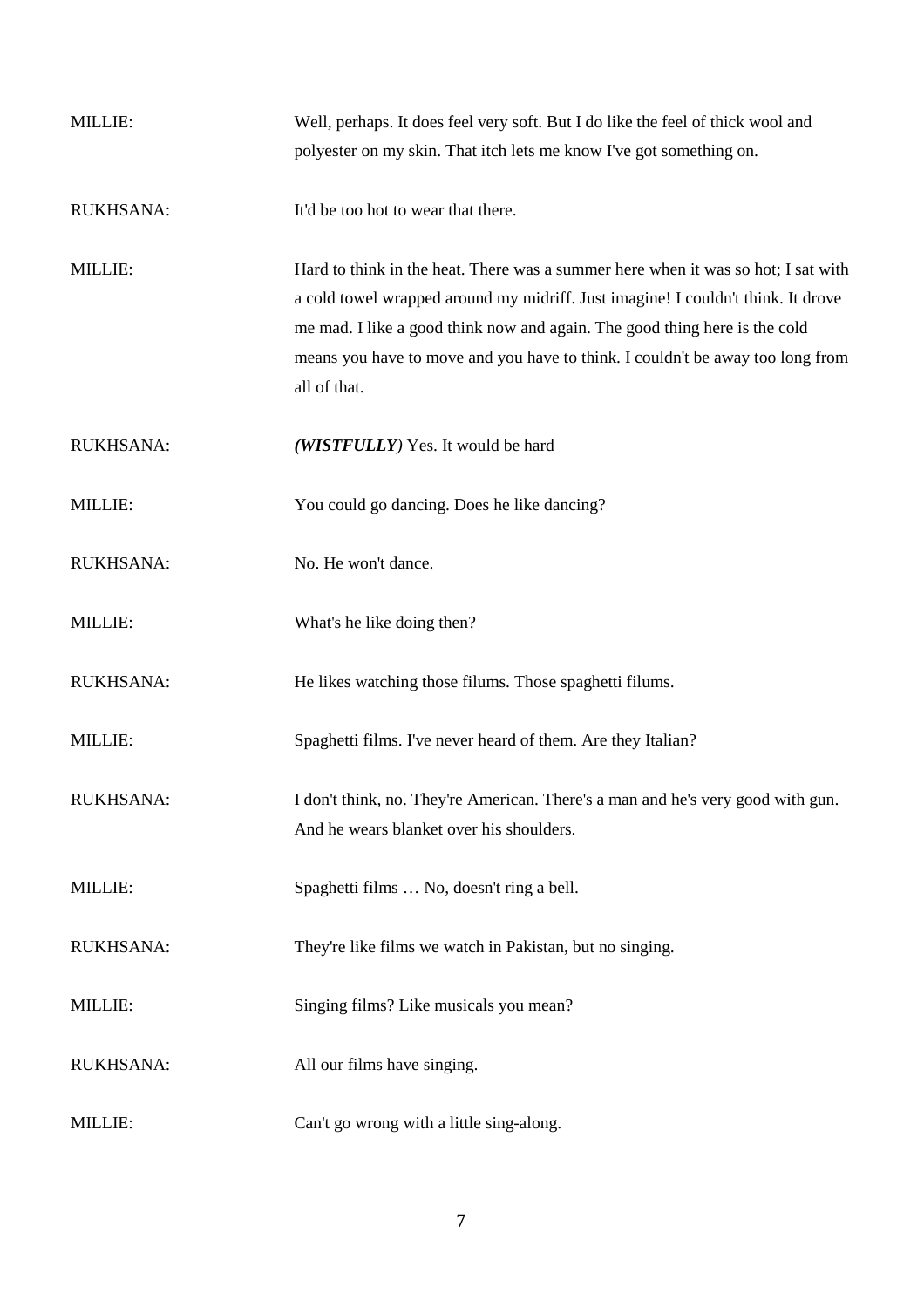## **SCENE 4.**

## **TEATIME: BACK IN THE CANTEEN. THEY SIT IN THE SAME PLACE LOOKING OUT ONTO A SQUARE.**

| MILLIE:          | My favourite time of day. Time for a scone. Fancy one?                                                                                                                                                                                                                                                  |
|------------------|---------------------------------------------------------------------------------------------------------------------------------------------------------------------------------------------------------------------------------------------------------------------------------------------------------|
| RUKHSANA:        | No thank you.                                                                                                                                                                                                                                                                                           |
| <b>MILLIE:</b>   | They must have good tea in India.                                                                                                                                                                                                                                                                       |
| <b>RUKHSANA:</b> | Pakistan.                                                                                                                                                                                                                                                                                               |
| MILLIE:          | Ah yes, sorry. I've never quite known the difference.                                                                                                                                                                                                                                                   |
| RUKHSANA:        | A line on a map. Religion. And now most definitely we hate each other.                                                                                                                                                                                                                                  |
| <b>MILLIE:</b>   | Shame. It's the same with us and the Scots, Welsh and Irish, but I don't think we<br>hate each other. Not really. I mean we are the <i>United</i> Kingdom after all. Give it<br>time. It's the similarities see. That's what makes us even. Look at us! You with<br>your sari and me with my polyester. |
| <b>RUKHSANA:</b> | Are you married?                                                                                                                                                                                                                                                                                        |
| MILLIE:          | Me married? Oh no, no! Don't be daft. I have my career to think of. [LEANS IN<br><b>TO WHISPER</b> ] But I do have a few offers on the table                                                                                                                                                            |
| <b>RUKHSANA:</b> | Offers?                                                                                                                                                                                                                                                                                                 |
| MILLIE:          | You know, <i>proposals</i> . But for a career girl like me, it has to be right. I could be<br>supervisor here one day. But it has to be right. I've got a plan. And with the right<br>man, well it could come to fruition.                                                                              |
| RUKHSANA:        | Frut-it-chun? Fruit?                                                                                                                                                                                                                                                                                    |
| MILLIE:          | Yes, yes you know seeds, growing and all that.                                                                                                                                                                                                                                                          |
| RUKHSANA:        | Taste sweet?                                                                                                                                                                                                                                                                                            |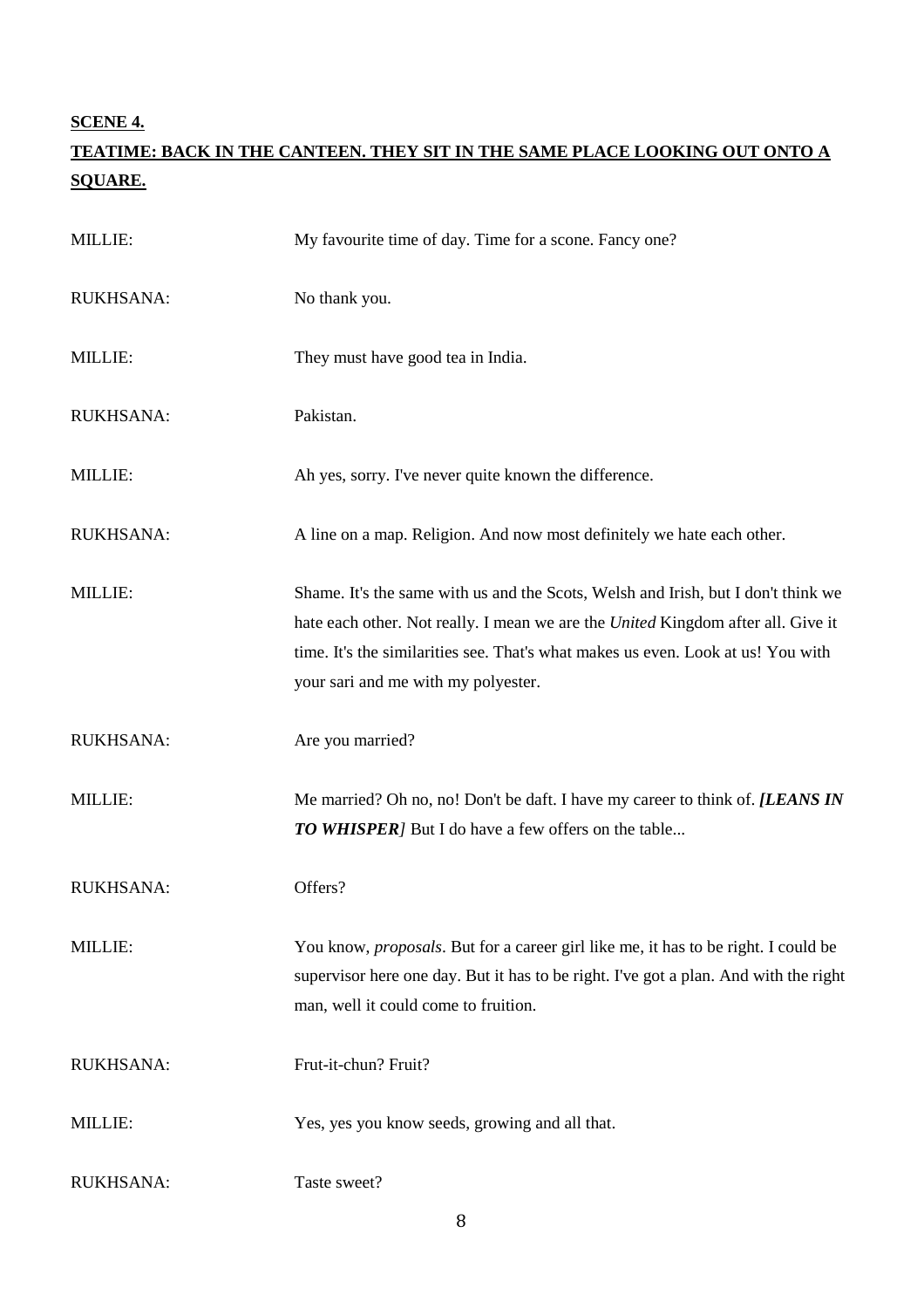| <b>MILLIE:</b> | Well, I don't like it too sweet, but you get the idea. |
|----------------|--------------------------------------------------------|
| RUKHSANA:      | You will marry for love?                               |
| MILLIE:        | Well for the love of something, yes of course.         |

#### **SCENE 5.**

# **DAY 2. MID-MORNING AT ROWLEY'S. GENTLE HUM OF THE LOOMS BUZZING IN THE AIR. MILLIE AND RUKHSANA TALK AS THEY WORK.**

| <b>MILLIE:</b>                                                                 | You look a bit peaky girl, are you coming down with something?                                                                                                                         |
|--------------------------------------------------------------------------------|----------------------------------------------------------------------------------------------------------------------------------------------------------------------------------------|
| <b>RUKHSANA:</b>                                                               | I'm not coming down. I'm very up.                                                                                                                                                      |
| MILLIE:                                                                        | Ah well, you have to eat more vegetables. The greener the better.                                                                                                                      |
| RUKHSANA:                                                                      | I ate porridge today. To keep warm. It feels like eating big bowl of nothing.                                                                                                          |
| MILLIE:                                                                        | Well, I'd take a big bowl of nothing over a big bowl of something if it keeps me<br>warm.                                                                                              |
| RUKHSANA:                                                                      | Do you have family here Meelee?                                                                                                                                                        |
| MILLIE:                                                                        | Family, of course. They're all mad as hatters. I have uncles and aunts and cousins,<br>but I don't see them nowadays. Me Mam is still around. She looks after umm<br>she lives nearby. |
| <b>RUKHSANA:</b>                                                               | Does she look after the house when you here?                                                                                                                                           |
| MILLIE SHIFT <u>S UNCOMFORTABLY IN HER SEAT AND LEANS IN CONSPIRATORIALLY.</u> |                                                                                                                                                                                        |
| MILLIE:                                                                        | Look here, I can trust you can't I Roxy. Me Mam is at my house, looking after<br>me little one. Little Toby.                                                                           |
| <b>RUKHSANA:</b>                                                               | You have a child!                                                                                                                                                                      |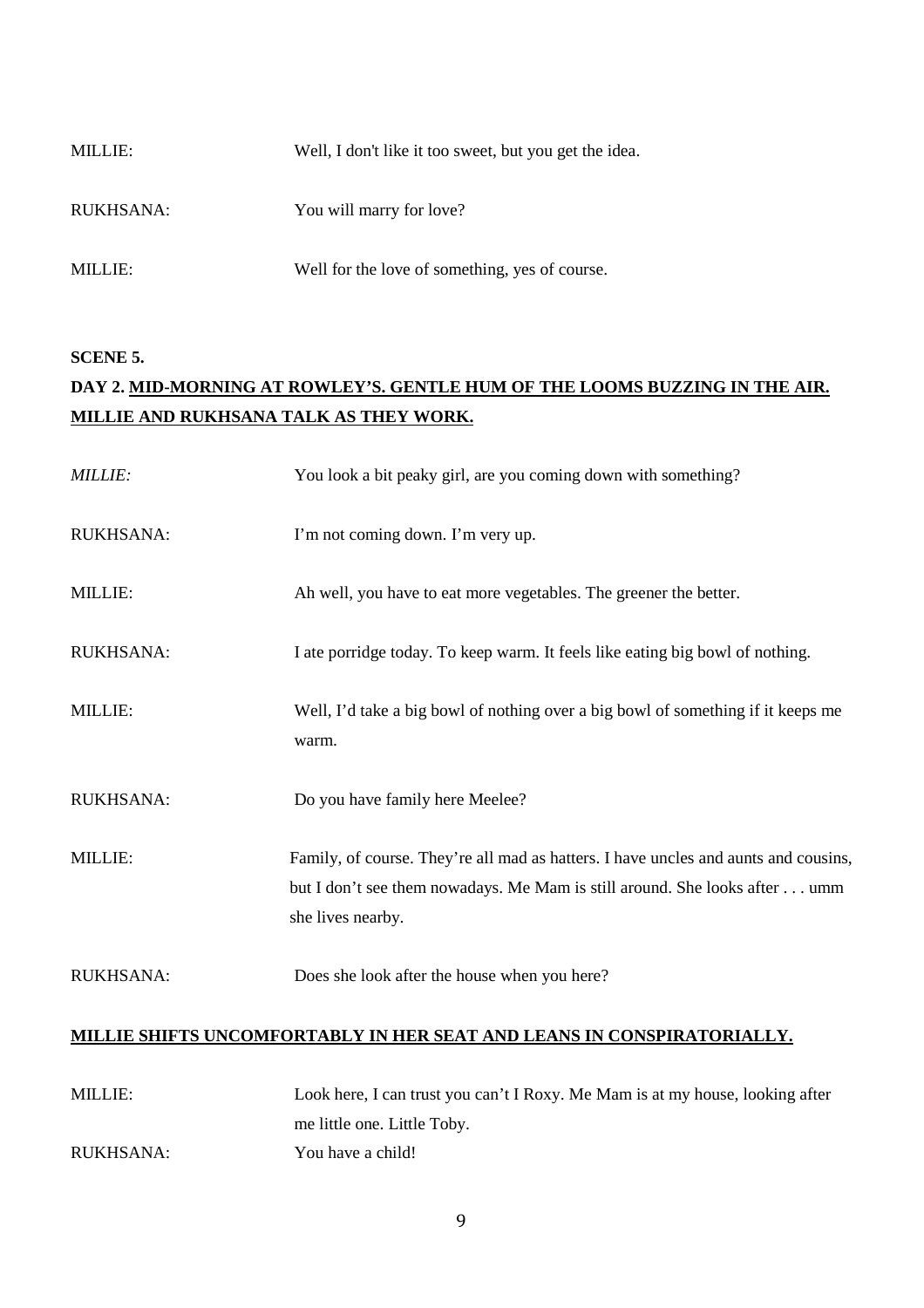| <b>MILLIE:</b>   | Shh. There's no need for any of that hullaballoo! I try to keep it quiet. I'm a     |
|------------------|-------------------------------------------------------------------------------------|
|                  | career girl remember.                                                               |
| <b>RUKHSANA:</b> | But, it's good news no? A child. You must be so proud.                              |
|                  |                                                                                     |
| <b>MILLIE:</b>   | Pfft. He's a little monster most days - grazing knees, stealing apples and pinching |
|                  | pennies from my purse. I'd be prouder of a cocker spaniel if I had the choice.      |
|                  |                                                                                     |
| <b>RUKHSANA:</b> | His father must be proud?                                                           |

## **MILLIE SITS UP IN HER CHAIR STIFFLY, BUSYING HERSELF WITH SOME MATERIAL.**

| <b>MILLIE:</b> | He might well be, I wouldn't know. He's out of the picture nowadays $\dots$ |
|----------------|-----------------------------------------------------------------------------|
| RUKHSANA:      | You don't have photograph of family together?                               |
| MILLIE:        | Not even a snapshot. Not even that.                                         |

## **RUKHSANA NOTICES THE LOOK ON MILLIE'S FACE AND DECIDES NOT TO SAY MORE.**

RUKHSANA: I have secret too.

### **MILLIE BRIGHTENS AND LEANS IN ONCE MORE.**

| <b>MILLIE:</b>   | Oh yes? Secrets and lies me duck. It's what makes us even.                      |
|------------------|---------------------------------------------------------------------------------|
| <b>RUKHSANA:</b> | I'm going to run away - back to Pakistan.                                       |
| <b>MILLIE:</b>   | Oh dear! But why? You just got here.                                            |
| <b>RUKHSANA:</b> | I miss my family, my friends. People understand me there.                       |
| <b>MILLIE:</b>   | How will I cope? We have an understanding here!                                 |
| <b>RUKHSANA:</b> | I have to go back. Too difficult here.                                          |
| <b>MILLIE:</b>   | But how will you get there? It's too far, what with bobbing horses and stubborn |
|                  | donkeys and jail planes and all that palaver.                                   |
| <b>RUKHSANA:</b> | I save little money, I sell wedding gold                                        |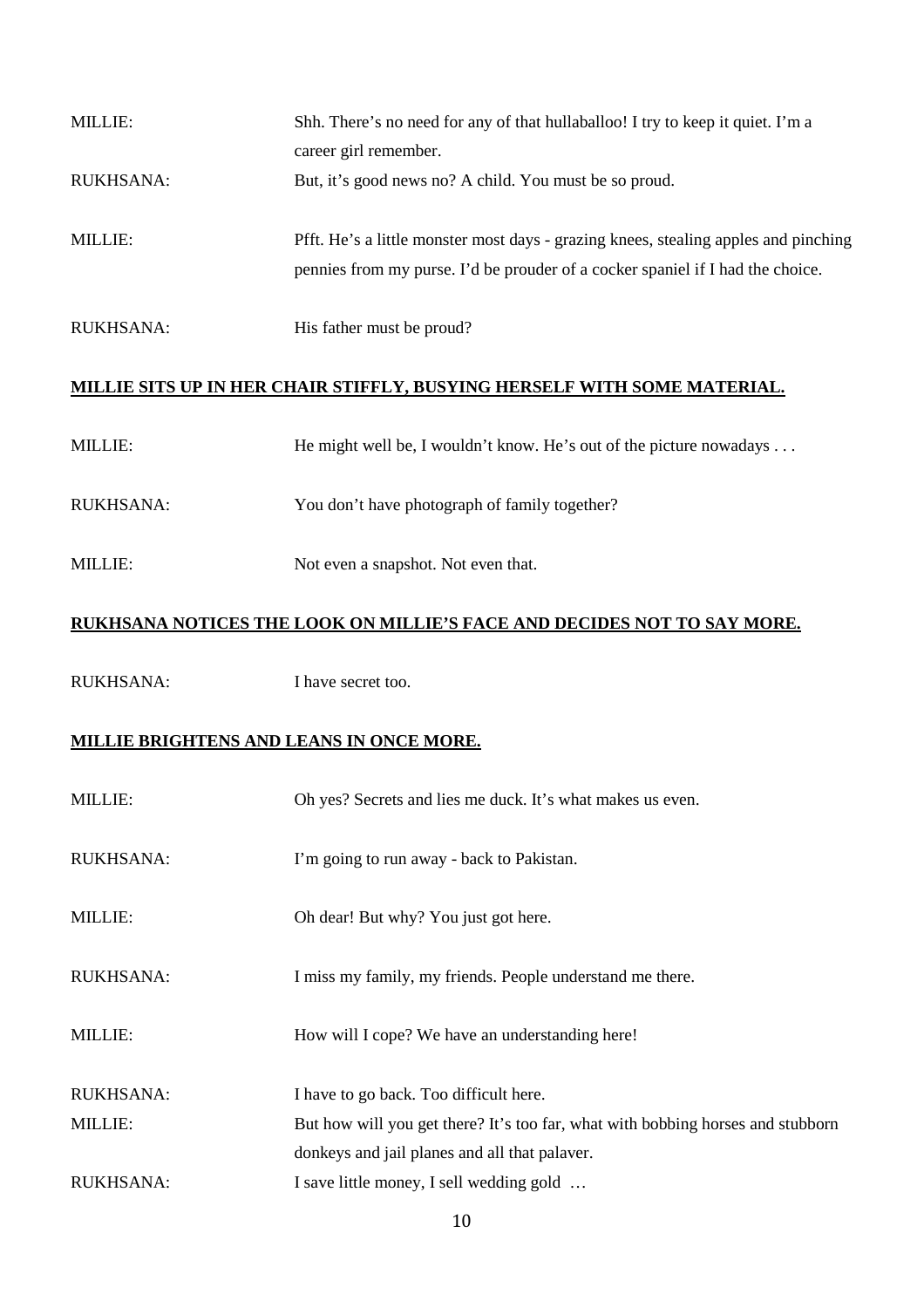## **THE CONVERSATION IS INTERRUPTED BY MR RICHARDS WHO COUGHS TO SIGNAL HE IS STANDING THERE. MILLIE GLANCES AT HIM AND CONTINUES WORKING.**

| Mr Richards:   | Hello ladies. Millicent, I was wondering if I could have a word? In private like.      |
|----------------|----------------------------------------------------------------------------------------|
| <b>MILLIE:</b> | Well as you can see, I'm a little busy here Mr Richards. Work to do and all that.      |
| Mr Richards:   | Ah yes, I'm sorry about that, but it's about the <i>position</i> you see.              |
| <b>MILLIE:</b> | Well, why didn't you say so Mr Richards. I can spare a moment for that now<br>can't I! |

# **MILLIE DEPARTS WITH MR RICHARDS. RUKHSANA CONTINUES TO WORK UNTIL SHE FEELS A TUG ON HER SLEEVE. CINDY IS STANDING THERE AND SITS IN MILLIE'S CHAIR. RUKHSANA LOOKS UNCOMFORTABLE, BUT DOESN'T SAY ANYTHING.**

| CINDY:           | How's it going Roxy?                                                                                                                     |
|------------------|------------------------------------------------------------------------------------------------------------------------------------------|
| <b>RUKHSANA:</b> | Going well Miss Cindy.                                                                                                                   |
| CINDY:           | I just saw MILLIE leave with Mr Richards. What she gone to talk about then?                                                              |
| RUKHSANA:        | About the position.                                                                                                                      |
| CINDY:           | Oh is that right. Seems like MILLIE's got her eyes on the prize alright.                                                                 |
| <b>RUKHSANA:</b> | A prize for work?                                                                                                                        |
| CINDY:           | A prize for life more like.                                                                                                              |
| <b>RUKHSANA:</b> | Don't understand                                                                                                                         |
| CINDY:           | Never mind. Don't tell here I came around. She can be a bit overly sensitive.<br>Way I see it, us girls have to stick together don't we? |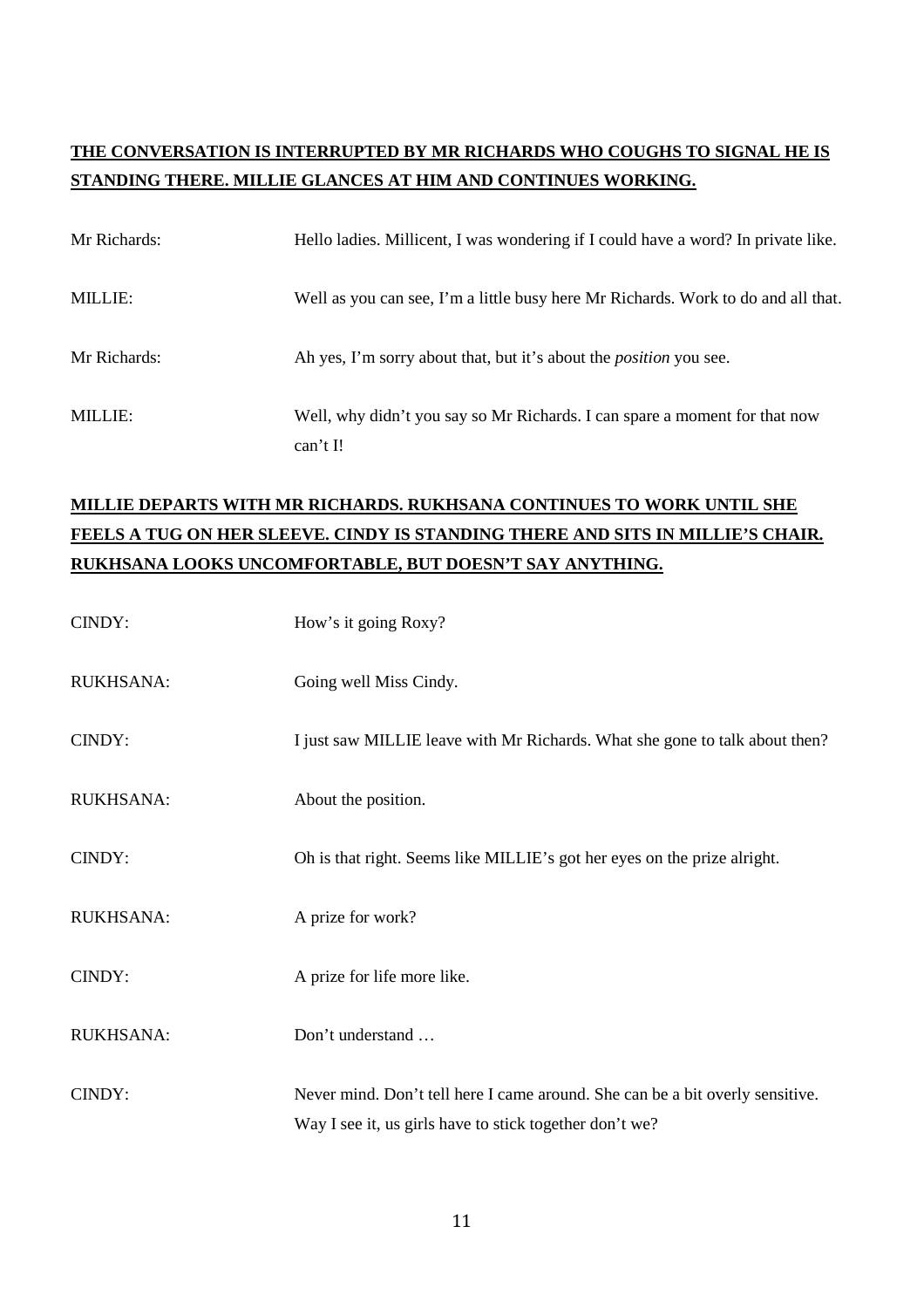# **CINDY SAUNTERS OFF TO TALK TO ANOTHER OF THE LADIES, AND LOOKS OVER AT RUKHSANA AND WINKS. MILLIE RETURNS AND TAKES HER CHAIR, LOOKING BRIGHTLY AT RUKHSANA.**

| RUKHSANA: | Do you have prize?                                                                                                          |
|-----------|-----------------------------------------------------------------------------------------------------------------------------|
| MILLIE:   | Well, maybe not a prize, but definitely a bonus.                                                                            |
| RUKHSANA: | A position?                                                                                                                 |
| MILLIE:   | Well exactly. Yes. Mr Richards has informed me of a vacant position. And asked<br>whether I would like to fill it.          |
| RUKHSANA: | You have been offered a new job?                                                                                            |
| MILLIE:   | Well sort of me duck. It's definitely a new role.                                                                           |
| RUKHSANA: | You will be supervisor?                                                                                                     |
| MILLIE:   | That goes without saying, yes, that was part of the deal. I will be supervising<br>from now on.                             |
| RUKHSANA: | Deal?                                                                                                                       |
| MILLIE:   | Why of course. Supervisor here and at home. He'll have to get his affairs in order.<br>He's asked me to marry him after all |

#### **SCENE 6.**

# **DAY 3. RUKHSANA IS SITTING AT HER STATION. SHE IS IN WORK EARLY AND WAITING FOR THE MACHINES TO GO ON. BESIDE HER TUCKED AWAY SITS A BIG SUITCASE, A SMALLER BAG AND HER HANDBAG. SHE IS FIDGETY AND LOOKS OVER AT THE DOOR FREQUENTLY. MILLIE APPROACHES.**

MILLIE: You're a bit early love, and what's all this? You've got your baggage with you?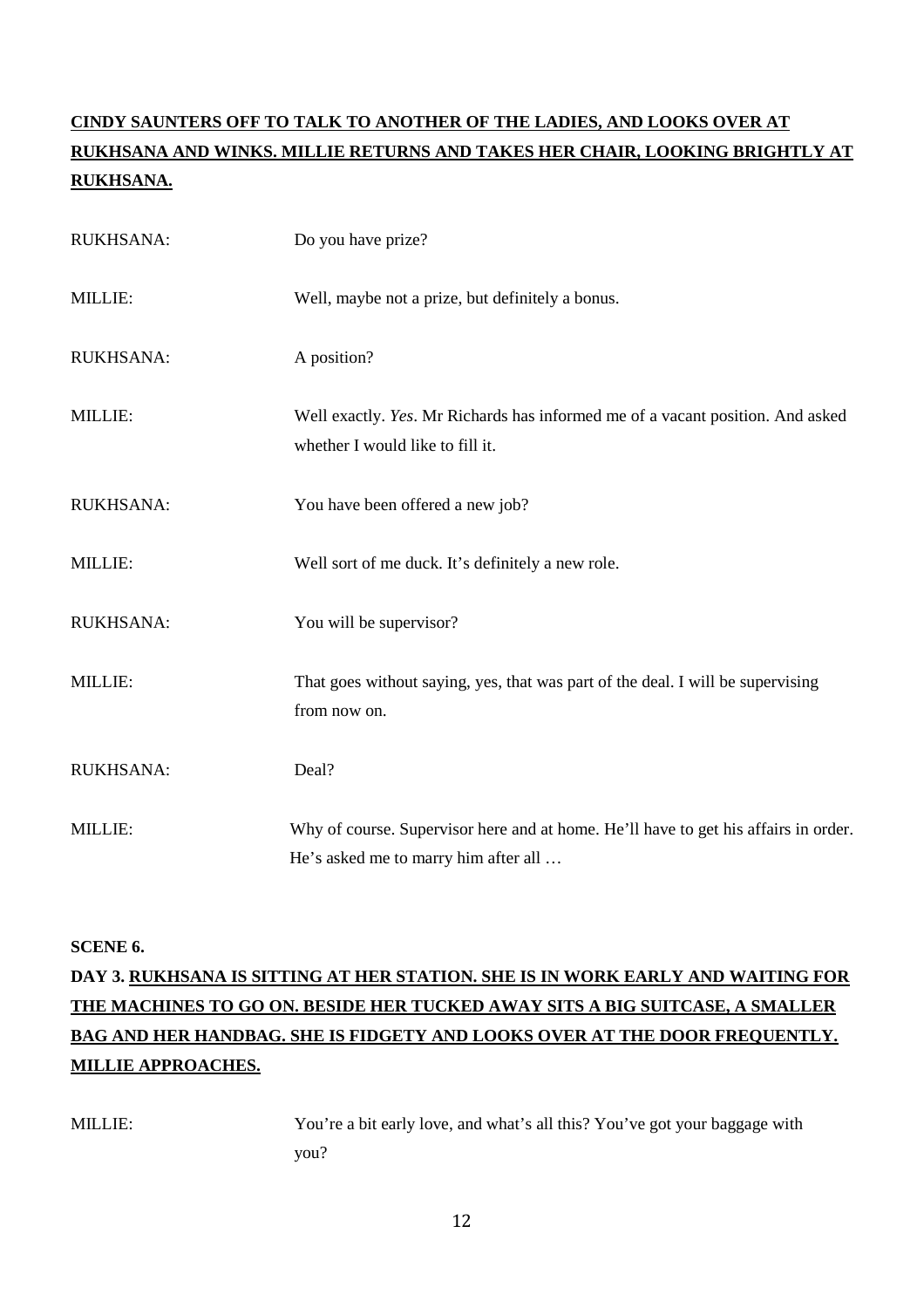| <b>RUKHSANA:</b> | Yes. I'm leaving today.                                                                                                                                                                                                                                                                 |
|------------------|-----------------------------------------------------------------------------------------------------------------------------------------------------------------------------------------------------------------------------------------------------------------------------------------|
| MILLIE:          | You can't leave! How will <i>I</i> manage? This is your home now. I know we can be<br>a bit slow on the uptake like, but we don't mean no harm.                                                                                                                                         |
| <b>RUKHSANA:</b> | Meelee, I miss Pakistan. My Abba, he told me I could be anything, and then he<br>sent me here. And here I'm nothing.                                                                                                                                                                    |
| <b>MILLIE:</b>   | No nothing. You could be supervisor one day $-$ just look at me! I have a job and<br>a man who wants to marry me. I know he's got no twinkle, but he's got some<br>good old spit and polish shine to him. Sometimes you have to work at it to get<br>that old leather looking like new. |
| <b>RUKHSANA:</b> | Mr Reechards is good man Meelee. My husband is good man too, but I'm<br>homelost.                                                                                                                                                                                                       |
| <b>MILLIE:</b>   | You mean homesick?                                                                                                                                                                                                                                                                      |
| <b>RUKHSANA:</b> | Yes. I'm sick for home Meelee. Every day, I feel sick.                                                                                                                                                                                                                                  |

## **RUKHSANA SWAYS IN HER CHAIR. MILLIE MOVES TOWARDS HER TO HOLD HER UP AS RUKHSANA FAINTS. THERE'S THE SOUND OF MILLIE SHOUTING AND RUSHING FEET AS SOMEBODY CALLS FOR AN AMBULANCE AND RUKHSANA IS HURRIED TO HOSPITAL.**

#### **SCENE 7.**

# **AFTERNOON. LEICESTER ROYAL INFIRMARY. RUKHSANA WAKES TO FIND MILLIE SITTING AT THE END OF HER BED.**

| <b>MILLIE:</b>   | You gave us a right fright Roxy.                                                                             |
|------------------|--------------------------------------------------------------------------------------------------------------|
| <b>RUKHSANA:</b> | Where am I?                                                                                                  |
| <b>MILLIE:</b>   | At the Infirmary. You fainted right in my arms. Without warning too! Lucky I<br>had my wits about me or else |
| <b>RUKHSANA:</b> | I want to go home.                                                                                           |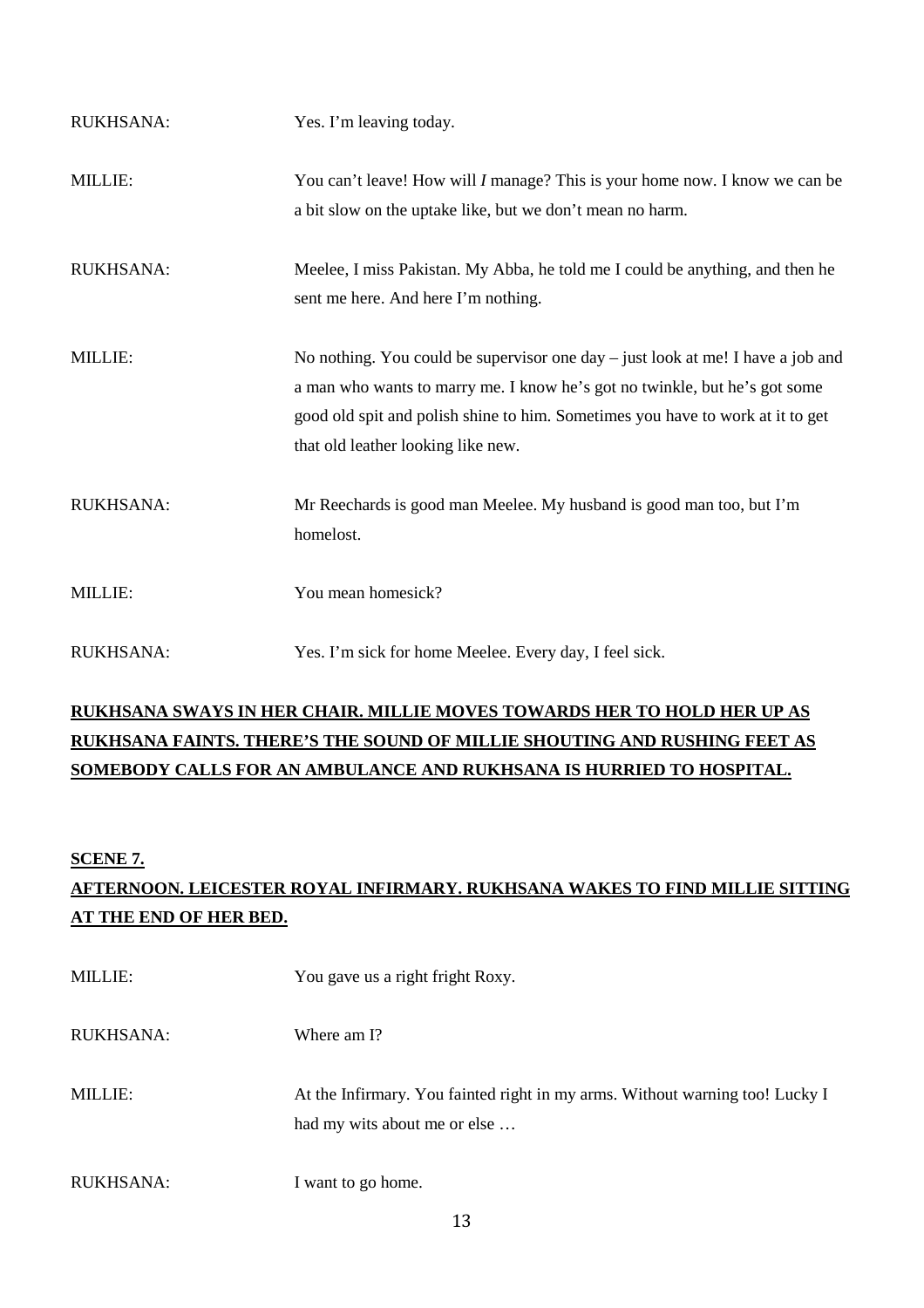MILLIE: I know you do love. But the doctor is doing some tests and then we'll see you home don't worry.

RUKHSANA: My home.

## **MILLIE SIGHS AND TAKES RUKHSANA'S HAND.**

| <b>MILLIE:</b>   | I know what you meant Roxy. I ain't ever been the sharpest, but the way I see it,<br>it's best to plough on regardless. |
|------------------|-------------------------------------------------------------------------------------------------------------------------|
| <b>RUKHSANA:</b> | Plough? To dig?                                                                                                         |
| <b>MILLIE:</b>   | Yes, to dig, but ploughing leaves the soil ready for planting love.                                                     |
| <b>RUKHSANA:</b> | To grow things?                                                                                                         |
| <b>MILLIE:</b>   | Exactly.                                                                                                                |

## **THE DOCTOR ENTERS WITH A CLIPBOARD TO STAND BESIDE THE BED.**

| Doctor:          | Well Mrs Maqsood, you arrived in quite a state. How are you feeling now? |
|------------------|--------------------------------------------------------------------------|
| <b>RUKHSANA:</b> | I feel ok. Better, but still have sickly feeling.                        |
| Doctor:          | Ah well, yes there'll be some of that certainly.                         |
| <b>MILLIE:</b>   | What's wrong with her Doctor? Is it stress?                              |
| Doctor:          | Yes, stress could bring on dizzy spells.                                 |
| <b>RUKHSANA:</b> | But, I can't stay here. I have to go home.                               |
| Doctor:          | Oh, you can go home, that's no problem.                                  |
| <b>MILLIE:</b>   | She means the other home, Doctor. Pakistan.                              |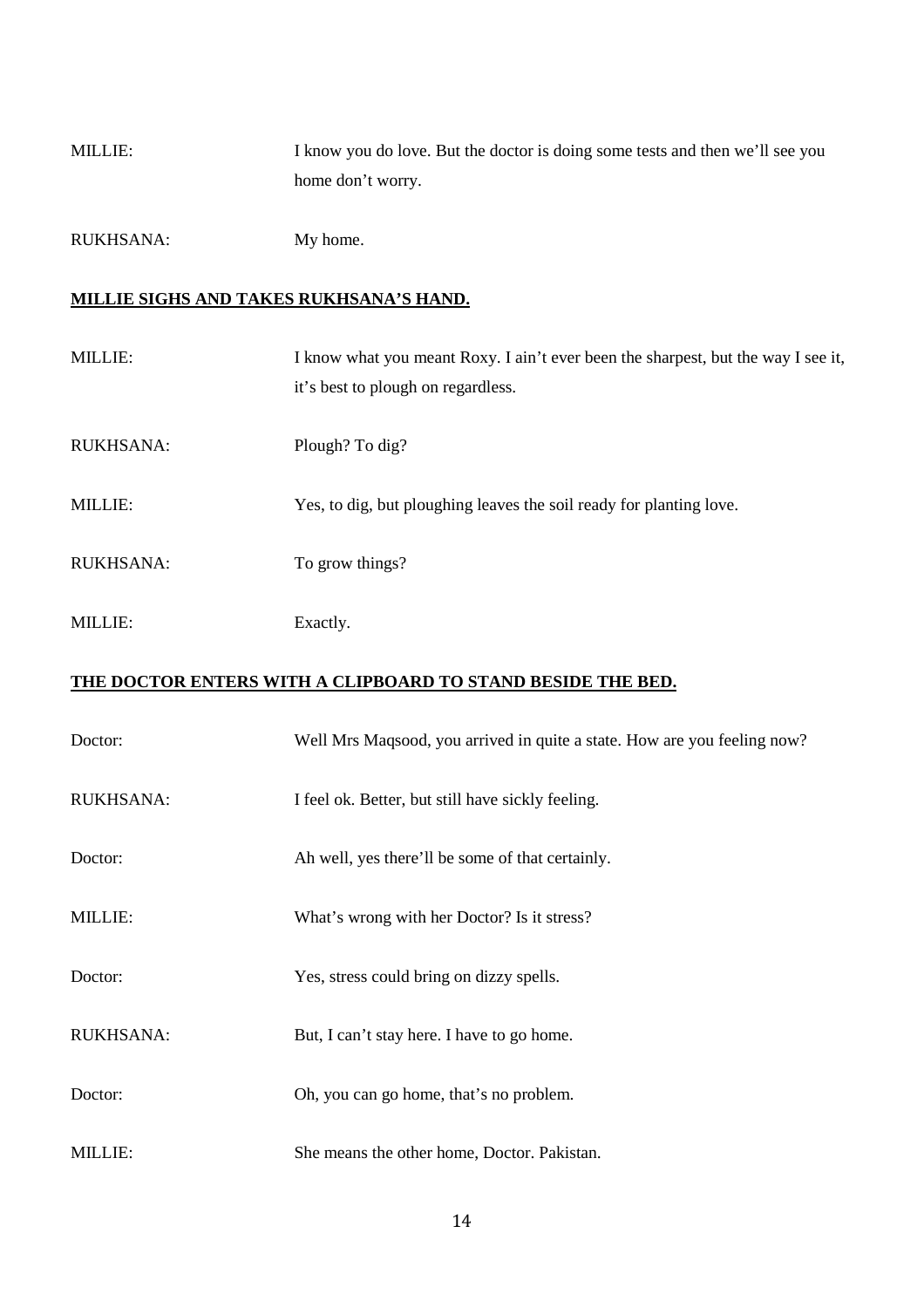| Doctor:          | Ah. Well, of course, but I wouldn't recommend travelling in your state.                                                                                                                                                            |
|------------------|------------------------------------------------------------------------------------------------------------------------------------------------------------------------------------------------------------------------------------|
| <b>RUKHSANA:</b> | Pakistan isn't a state. It's a country.                                                                                                                                                                                            |
| Doctor:          | No no, that's not what I meant                                                                                                                                                                                                     |
| <b>MILLIE:</b>   | What state is that Doctor?                                                                                                                                                                                                         |
| Doctor:          | Why, she's pregnant of course. Almost three months now. Congratulations are in<br>order. The nurse will come in and talk to you about the necessary arrangements<br>regarding your midwife, but you can go home any time you like. |

## **THE DOCTOR LEAVES. RUKHSANA SIGHS AND LOOKS DOWNCAST.**

| MILLIE:          | What's the matter? You've got a bun in the oven!                                                                                                                   |
|------------------|--------------------------------------------------------------------------------------------------------------------------------------------------------------------|
| RUKHSANA:        | I'm cooking bun inside me?                                                                                                                                         |
| MILLIE:          | Well sort of. It has to plump up and rise, and when it's out, you can sprinkle a bit<br>of icing on top.                                                           |
| RUKHSANA:        | A baby is a gift.                                                                                                                                                  |
| MILLIE:          | Then why the long face?                                                                                                                                            |
| <b>RUKHSANA:</b> | My face isn't long. It has round shape.                                                                                                                            |
| MILLIE:          | You're sad.                                                                                                                                                        |
| RUKHSANA:        | Now I will always stay here.                                                                                                                                       |
| MILLIE:          | Do you have Christmas in Pakistan?                                                                                                                                 |
| RUKHSANA:        | No Christmas. We have Eid.                                                                                                                                         |
| MILLIE:          | Well, there's that to look forward to isn't there? You have to have something to<br>look forward to Roxy. Lets get you back into those silks and get you fixed up. |